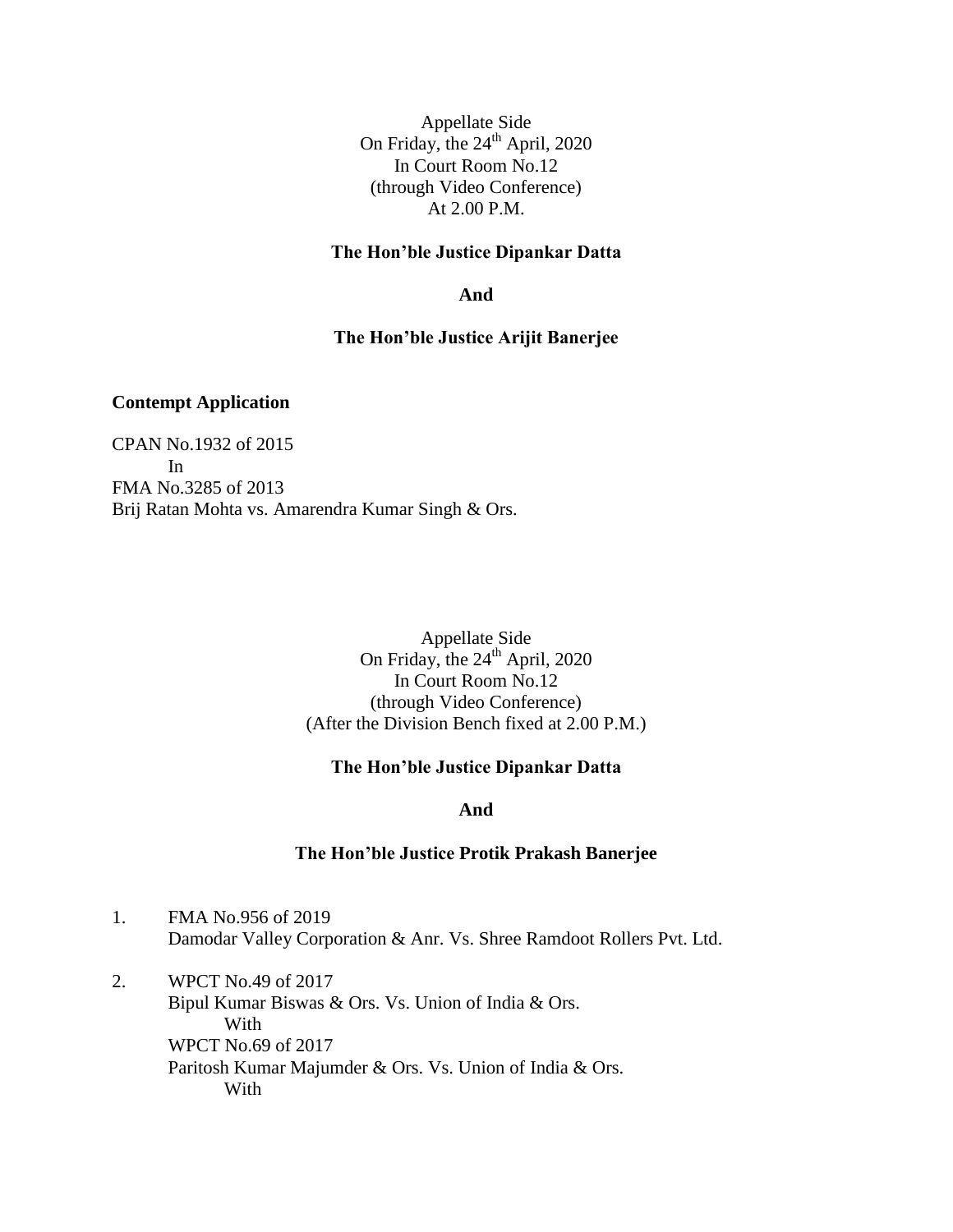WPCT No.68 of 2017 Kanchan Das & Ors. Vs. Union of India & Ors. With WPCT No.67 of 2017 Abhishek Ghosh & Ors. Vs. Union of India & Ors. With WPCT No.70 of 2017 Samrat Halder & Ors. Vs. Union of India & Ors. With WPCT No.71 of 2017 Subhankar Sardar & Ors. Vs. Union of India & Ors. With WPCT No.31 of 2017 Tapas Mondal Vs. Union of India & Ors. With WPCT No.132 of 2017 Subhendu Deb & Ors. Vs. Union of India & Ors. With WPCT No.73 of 2017 Sanjiban Mondal & Ors. Vs. Union of India & Ors. With WPCT No.72 of 2017 Krishnendu Vs. Union of India & Ors. With WPCT No.315 of 2016 Susovan Tikadar Vs. Union of India & Ors. With WPCT No.294 of 2016 Alok Saha & Ors. Vs. Union of India & Ors. With WPCT No.313 of 2016 Bidyut Mahanta Vs. Union of India & Ors.

- 3. WPCT No.115 of 2019 Jayanta Kumar Baidya vs. Union of India & Ors.
- 4. WPCT No.116 of 2019 Santosh Kumar Dutta vs. Union of India & Ors.